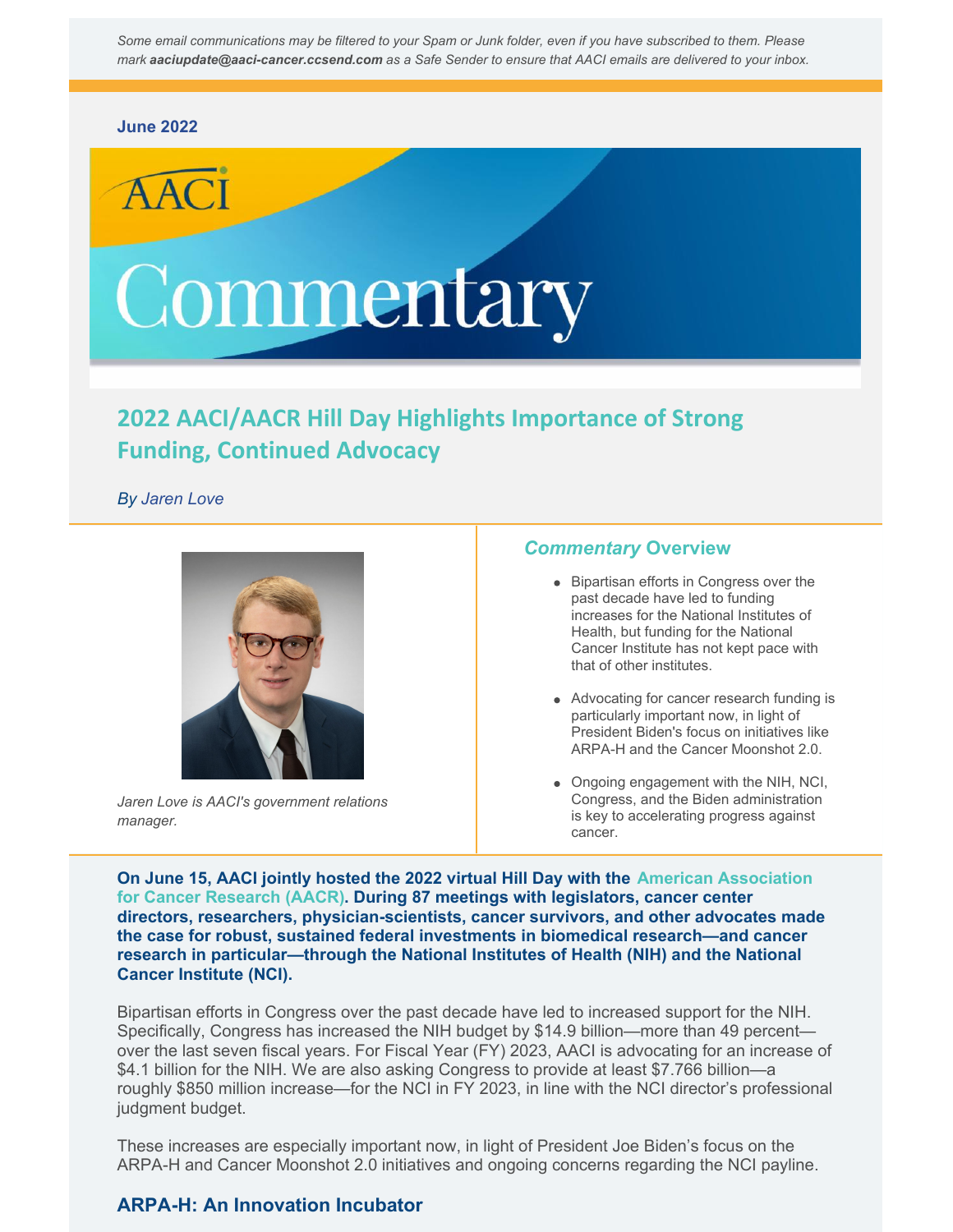President Biden has made it a priority to launch the **[Advanced](https://www.nih.gov/arpa-h) Research Projects Agency for Health (ARPA-H)**, which is modeled after the **Defense [Advanced](https://www.darpa.mil/) Research Projects Agency (DARPA)**.

With ARPA-H, the Biden administration hopes to bring DARPA's spirit of innovation to the health care research enterprise. While the debate continues on how its mission should be executed, the first \$1 billion to establish ARPA-H was allocated in the FY 2022 budget. Potential cancerrelated targets for ARPA-H include multi-cancer blood tests and the use of mRNA technology to develop a cancer vaccine.

At an ARPA-H listening session hosted by the White House last summer, AACI urged that the new agency complement, rather than diminish, the base budget for the NIH and the NCI, and that Congress should commit to increased funding for these agencies outside of ARPA-H funding.

The president's budget proposal for FY 2023, announced in March, allocated \$5 billion of NIH funding to ARPA-H. We will continue to advocate for complementary funding to ensure that the advances made possible by ARPA-H don't come at the expense of other cancer research discoveries.

## **A Revamped Cancer Moonshot**

Earlier this year, President Biden acted to extend the focus on cancer research by revamping the Cancer Moonshot, originally established after his son, Beau, died from brain cancer at 46 years old. The Cancer Moonshot, passed as a part of the larger 21st Century Cures Act signed by President Barack Obama in 2016, authorized \$1.8 billion in funds for cancer research, spread out over seven years.

President Biden launched **Cancer [Moonshot](https://www.whitehouse.gov/briefing-room/statements-releases/2022/02/02/fact-sheet-president-biden-reignites-cancer-moonshot-to-end-cancer-as-we-know-it/) 2.0** at a White House event attended by AACI Executive Director **Jennifer Pegher**. AACI strongly supports the Moonshot goals of earlier cancer diagnoses, better prevention, and a greater focus on cancer disparities, and maintains an open dialogue with the president's Moonshot team.

## **Opportunities for Continued Advocacy**

While there are many reasons for optimism in relation to federal support for cancer research, there are also areas of serious concern, including the discrepancy between the percentage of research grants funded by the NCI and that of other NIH institutes. This discrepancy and the decline in NCI-funded grants from 28 percent in 1997 to 8 percent in 2019 were discussed in depth in the **[February](https://www.aaci-cancer.org/Files/Admin/Commentary Archive/2022-February-AACI-Commentary.pdf) 2022** *[Commentary](https://www.aaci-cancer.org/Files/Admin/Commentary Archive/2022-February-AACI-Commentary.pdf)*. While incremental progress has been made, the NCI continues to lag behind other institutes. The consequences of this shortfall can't be overstated. Without appropriate funding, promising science—even potential cures—may not see the light of day, discouraging emerging scientists from pursuing cancer research.

The joint Hill Day allowed advocates to further highlight the benefits of a strong investment in the NIH and NCI. Legislators and staff on both sides of the aisle expressed their support for funding the NIH and NCI.

AACI looks forward to continued engagement with the NIH, NCI, Congress, and the Biden administration to realize the ambitions of the Cancer Moonshot 2.0 and foster new research discoveries through ARPA-H, bringing us closer to our shared goal of ending cancer as we know it.

## **AACI Government Relations Forum**

The AACI Government Relations (GR) Forum meets monthly via Zoom. All AACI cancer centers are welcome to participate.

The meetings provide a platform for AACI government relations colleagues to share what their cancer centers are working on and discuss concerns, legislative updates, and other issues impacting their center or state.